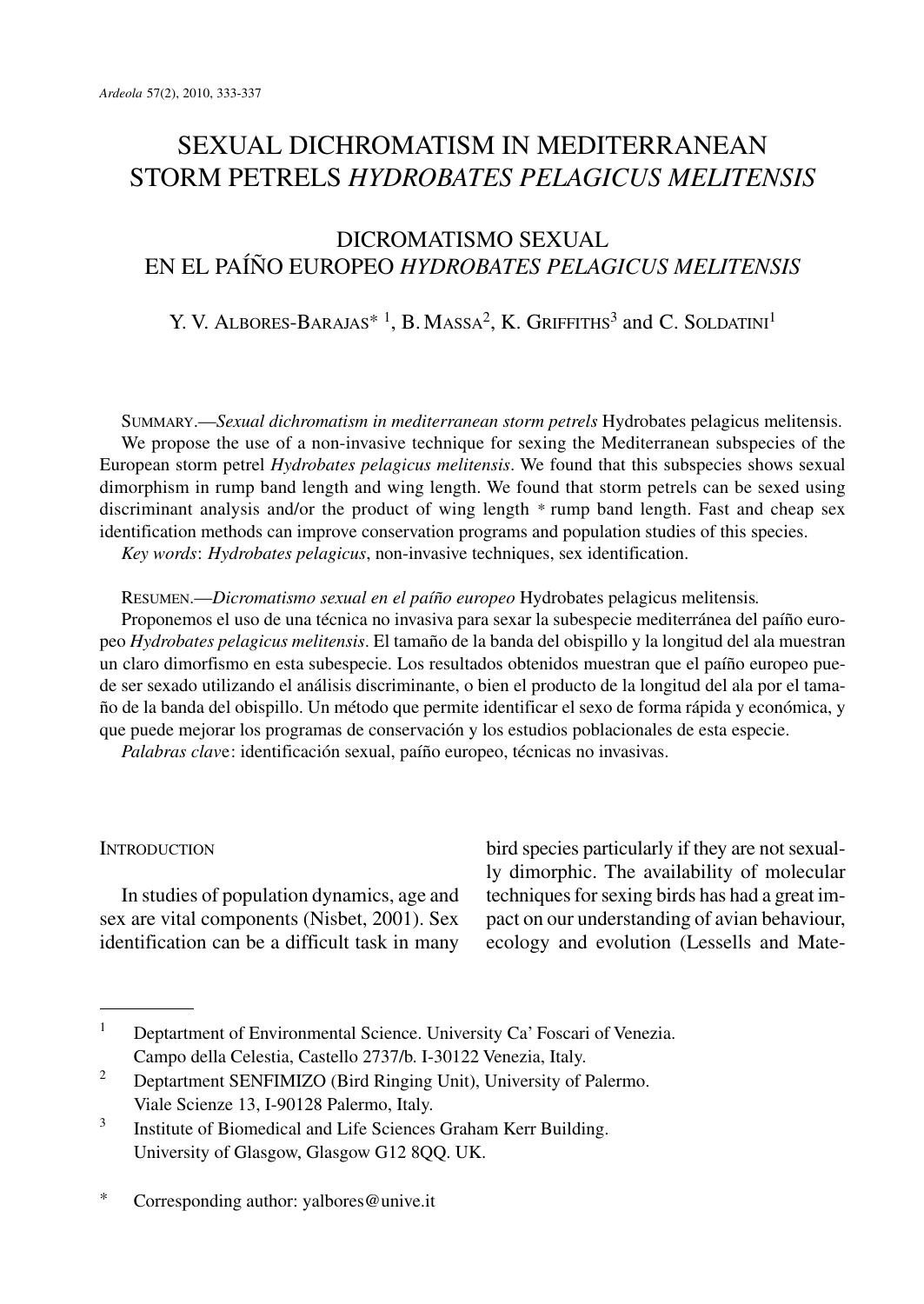man, 1996; Kalmbach *et al.*, 2009). Accurate sex identification can help ensure the success of conservation programmes during captive breeding, reintroductions and population monitoring (Lessells and Mateman, 1996). Molecular sex identification has also shown how birds can change the sex ratio of their offspring in response to resource availability (Ellegren *et al.*, 1996; Nager *et al.*, 1999).

Molecular sex identification has three disadvantages. The first is the economical cost, a limiting factor for some ecological studies. The second is that sex identification is required instantly for some experimental and behavioural studies. The last one is the disturbance caused to the individual to take the blood or feather samples. It is faster and less invasive to take some morphometrics than a blood sample from the vein. It is possible to avoid these problems in several bird species by using biometrical differences to determine sex. In the case of some species, such as cassin's auklets *Ptychoramphus aleuticus* (Nelson, 1981), and cory's shearwater *Calonectris diomedea* (Bretagnolle and Lequette, 1990), where the plumage is monomorphic, a pair can be captured and the relative size of the bill and tarsus can be used to identify sex (Nelson, 1981; Bretagnolle and Lequette, 1990). In the present study we have used the biometrics of plumage characteristics as a non-invasive method to identify the sex of the mediterranean storm petrel, *Hydrobates pelagicus melitensis*, a taxon distinguished both morphologically and genetically (Lalanne *et al.*, 2001; Cagnon *et al.*, 2004) which appears to show no sexual dimorphism. Results were corroborated by blood sampling and molecular sex identification.

#### MATERIAL AND METHODS

The mediterranean storm petrel colony in Marettimo Island, Italy, has been monitored

since 1985, with about 6,000 individuals ringed (Lo Valvo and Massa, 2000; Sanz-Aguilar *et al.*, 2009; Sanz-Aguilar *et al.*, 2010). In 2008 and 2009 we captured 46 storm petrels and measured wing length, to the nearest 0.1 mm with a wing rule; tarsus, from the middle of midtarsal joint to distal end of tarsometatarsus; head plus bill, bill depth and width and rump band length (fig. 1), to the nearest 0.01 mm using Vernier callipers. Individuals were chosen from previously selected nests that were followed during most of the breeding season. Birds were captured while on the nest. From these 46 individuals we obtained blood samples. Blood spots, which were preserved by drying onto pieces of filter paper were then stored in separate labelled eppendorf tubes until analyses were carried out.

DNA for sex identification was extracted from the dried blood spots using Qiagen DNeasy® Blood and Tissue Kit following the



FIG. 1.—We measured the visible part of the rump band length for sexing storm petrels.

*[Medida de la parte visible de la longitud de la banda del obispillo para sexar los paíños europeos.]*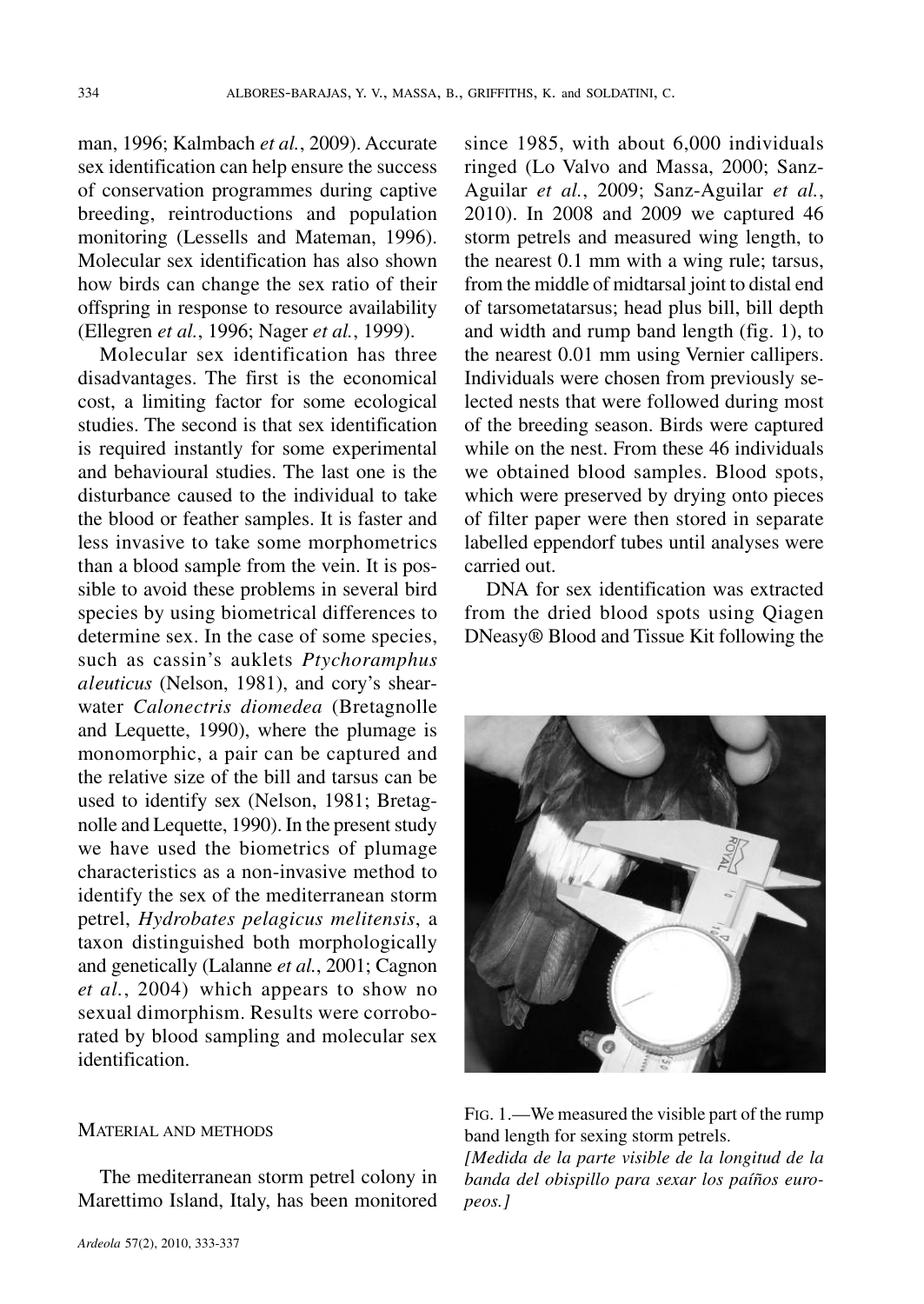recommended protocol. PCR amplification of selected regions of the sex linked CHD gene was performed using primers 2550F 5' GTT ACT GAT TCG TCT ACG AGA –3' (Fridolfsson and Ellegren, 1999) / 2757R 5' AAT TCC CCT TTT ATT GAT CCA TC –3' (R. Griffiths *pers. com.*). A reaction volume of 10ul was used with 1ul of genomic DNA as the template, 2ul 5x GoTaq® Flexi Buffer (Promega)  $2mM$  MgCl<sub>2</sub> (Promega),  $200uM$ of each dNTP, (Promega) and 0.4U GoTaq® DNA polymerase (Promega). PCR was carried out using a Biometra Thermocycler, with the following reaction conditions: initial denaturing step of 94 °C for 2 mins, followed by 30 cycles of 49 °C for 1 min, 72 °C for 1 min and 94 °C for 45 secs. Final annealing and extension temperatures of 49 °C for 1 min and 72 °C for 5 mins. PCR products were separated by gel electrophoresis using 2% agarose stained with ethidium bromide.

A t-test was carried out to test whether biometrics were a good predictor of the sex of an individual based on the known sexes of these birds determined from molecular analysis. We also compared the single biometrics between sexes. A discriminant analysis was carried out entering all the biometrics taken (head+bill, rump, tarsus, wing length and bill length). We selected the variables with a P value  $< 0.05$  and entered those in the model. We used SPSS 13 to carry out the analysis.

#### **RESULTS**

We sexed 46 individuals using molecular techniques of which 21 were females and 25 were males. Sexes were confirmed using known sex individuals from studies in the Atlantic population as positive controls. Using morphometrics we found that females have a longer rump band than males (table 1). We also confirmed the larger size of females in comparison with males. There were no significant differences in either head plus bill length or tarsus measurements. To sex with a 95% confidence interval, we used the product wing length\*rump band length (females:  $2042.08 \pm 45.17$ , 95% confidence interval =  $1948.15 - 2136.02$ ; males:  $1781.87 \pm 45.71$ , 95% confidence interval = 1687.53-1876.21). The discriminant analysis correctly sexed 80.9% of the individuals, selecting winglength ( $F_{1,41}$  = 29.9 *P* < 0.001) and rump  $(F_{1,41} = 8.41 \, P < 0.01)$ ; the discriminant function was  $D = 0.402*$  wing-length + 0.294\*rump –55.35.

#### TABLE 1

Mean ± Standard Error for different biometrics and rump according to sex. P values for differences between biometrics are indicated in the last column. In bold significant values. *[Media ± Error Estandard de varios parámetros biométricos y obispillo, de acuerdo con el sexo. Los*

*valores de la P se indican en la última columna. En negrita los significativos.]*

|               | Males             | Range         | Females          | Range         |         | P     |
|---------------|-------------------|---------------|------------------|---------------|---------|-------|
| Wing          | $125.24 \pm 0.42$ | 122-130       | $128.6 \pm 0.43$ | 124-134       | 291.75  | 0.001 |
| <b>Tarsus</b> | $23.8 \pm 0.17$   | $22 - 25 - 4$ | $23.5 \pm 0.18$  | $22.1 - 24.9$ | 0.171   | 0.41  |
| Head+bill     | $32.6 \pm 0.21$   | $30.2 - 34.5$ | $32.7 \pm 0.24$  | 30.5-34.9     | $-0.27$ | 0.81  |
| Rump          | $14.2 + 0.34$     | $11.2 - 16.9$ | $16.0 \pm 0.36$  | 13.5-19.6     | 40.72   | 0.001 |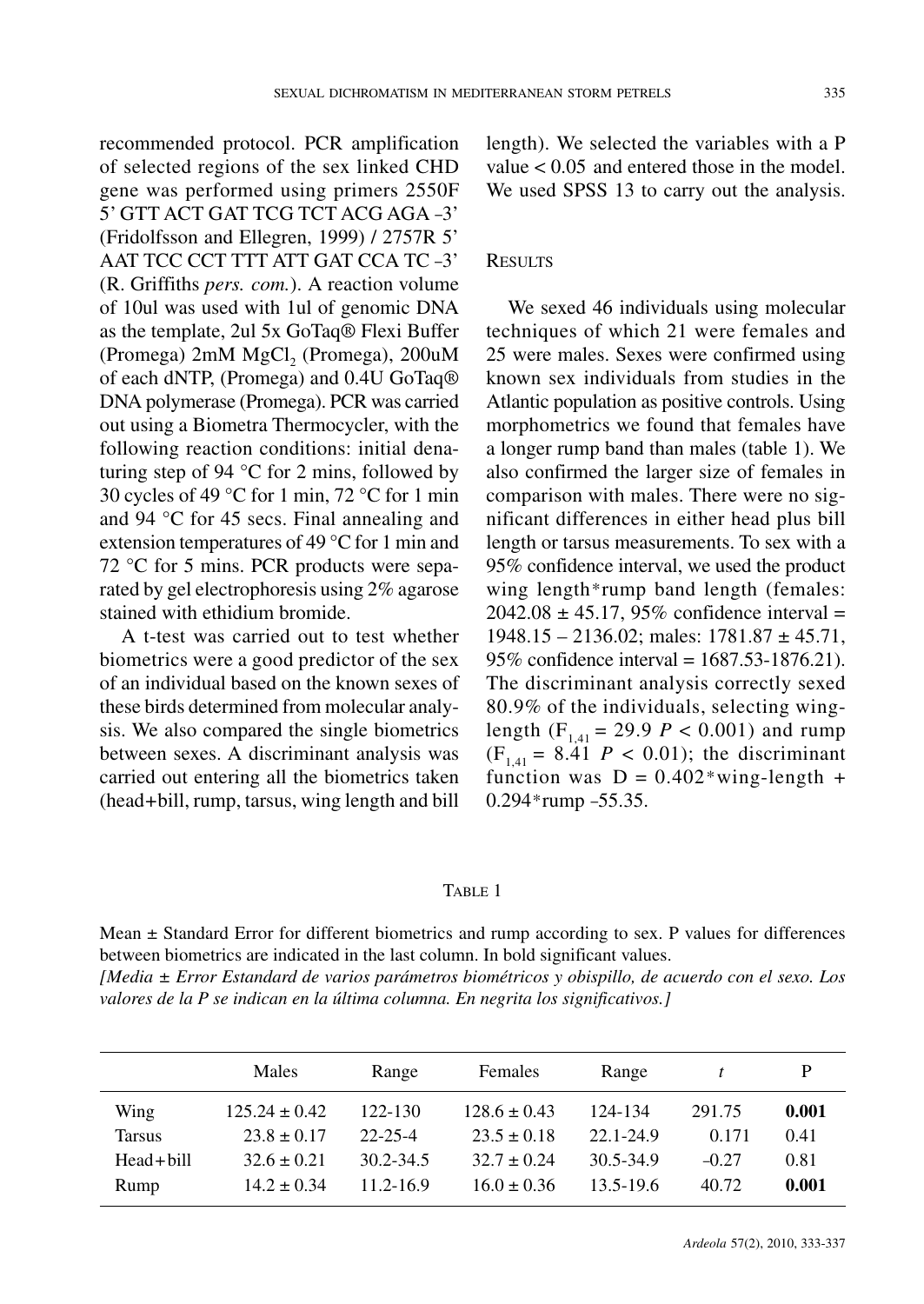## **DISCUSSION**

The analysis was done based on individuals that were sexed genetically. We decided not to assign the sex to the partner because occasionally three different individuals were observed in the same nest over several days (unpublished data), probably because in our study site the nests were very close. Due to the peculiarity of the colony in Marettimo, we cannot assume the same would happen in other colonies where storm petrels nest on individual burrows.

When biometrics can be taken for both members of the pair, discriminant analysis can be a reliable method for sexing individuals (Hamer and Furness, 1991; Henderson, 1991; Granadeiro, 1993; Palomares *et al.*, 1997; Phillips and Furness, 1997), but in the case of storm petrel, biometrics do not consent a good discrimination except for wing length. Other Procellariiformes species can be sexed using vocalizations (e.g.: Ristow and Wink, 1980); however, for storm petrels it is a difficult task, as they do not emit calls when they are captured.

The results obtained in this study show that for sexing storm petrels, the use of wing length and rump band length together may increase the probability to separate sexes. Thus, the difference that we have reported in rump band length is an original contribution to identify sexes in this monomorphic species. Plumage patterns in storm petrels show that a white rump band is highly contrasted against the black of the rest of the feathers, and this could indicate the sex of an individual to other storm petrels, especially under low light conditions, in addition to the olfactive signals (de Leon *et al.*, 2003). Discriminant analysis provided a lower percentage of birds sexed correctly, but it is still a valid method when sex determination does not have to be 100% accurate.

This is the first reliable method that has been discovered for sexing storm petrels using

a visual, non-invasive technique. Using this method the probability of correct sexing individuals is very high (81%) and in the case of both parents present at the nest even higher. Furthermore using only two biometric measures, would speed up measuring operation reducing disturbance due to handling the birds. It would be interesting to confirm if this sexual difference is also present in the Atlantic subspecies *H. p. pelagicus*, which is smaller than the Mediterranean (Lalanne *et al.*, 2001; Cagnon *et al.*, 2004). The ability to accurately determine sex will provide opportunities to examine possible inter- and intrasexual differences in the behaviour and ecology of adults. Some adult storm petrels can be sexed while in the field, reducing logistical problems, the costs incurred using laboratory analysis, and furthermore speeding up data collection, data analysis and also possibly affect policy implementation.

ACKNOWLEDGEMENTS.—We are grateful to R. Griffiths for commenting on an earlier draft of this manuscript, and R. Galici for some statistical suggestions. This project was funded by the Assessorato Regionale Agricoltura e Foreste to the Bird Ringing Unit of the University of Palermo.

# **BIBLIOGRAPHY**

- BRETAGNOLLE, V. and LEQUETTE, B. 1990. Structural variation in the call of Cory's shearwater (*Calonectris diomedea*, Aves, Procellariidae). *Ethology*, 85: 313-323.
- CAGNON, C., LAUGA, B., HEMERY, G. and MOUCHES, C. 2004. Phylogeographic differentiation of storm petrels (*Hydrobates pelagicus*) based on cytochrome b mitochondrial DNA variation. *Marine Biology*, 145: 1257-1264.
- DE LEON, A., MÍNGUEZ, E. and BELLIURE, B. 2003. Self-odour recognition in European storm-petrel chicks. *Behaviour*, 140: 925-933.
- ELLEGREN, H., GUSTAFSSON, L. and SHELDON, B. C. 1996. Sex ratio adjustment in relation to pater-